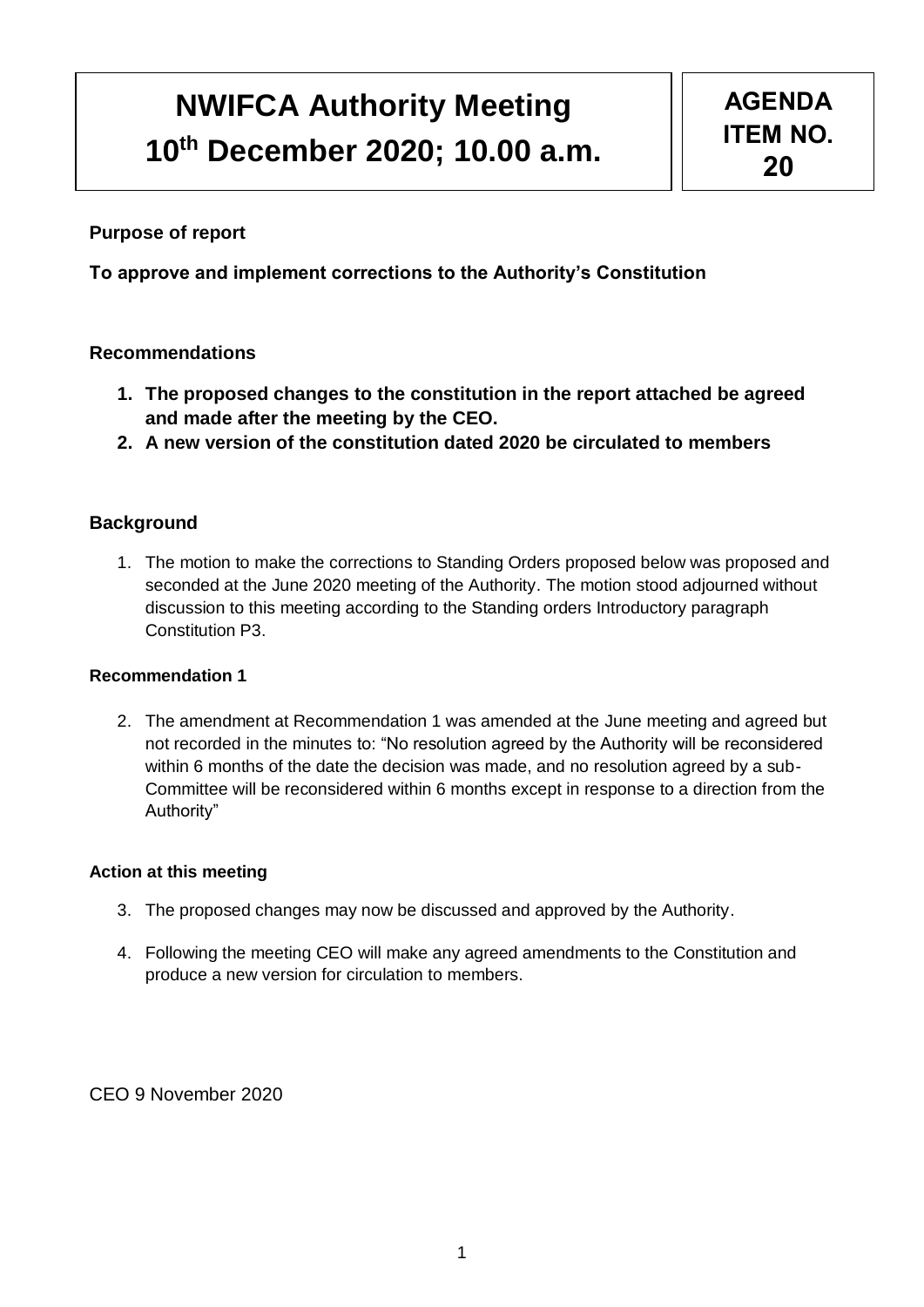## **NWIFCA Annual Meeting 18 June 2020: 11.00 a.m.**

## **CORRECTIONS TO CONSTITUTION**

**Purpose: To agree corrections to the NWIFCA Constitution**

**Recommendations:** 

**Approve the following changes and corrections for clarity and consistency:**

- **1. Ch1 Standing Orders Section 9.33 p10 be amended to: "No resolution agreed by the Authority will be reconsidered within 6 months of the date the decision was made.**
- **2. Ch2 Financial Regulations Annex A p16 preamble be amended to '… held on 22 March 2013.**
- **3. Ch2 Financial Regulations p 20 paragraph 45(h) be amended to: 'Any invitation to tender issued under this regulation shall contain a statement to the effect that procedures 45(b) to 45(h) will apply'.**
- **4. Ch4 Scheme of delegations page 31 TSB: Point 1 last line be amended to: '… presentation to the full Authority for consideration and decision',**

#### **Background**

- 1. This report was approved by the Authority in December 2019. It is returned to the Authority as required under paragraph 3 III below. The changes to the Constitution may be made following approval of this report.
- 2. A number of errors have been found in the latest version of the Constitution dated September 2017. These should be corrected as soon as possible.
- 3. The procedure for amending the Constitution is set out in the preamble to Ch1 Standing Orders Constitution page 1:
	- I. Proposed changes are submitted to a quarterly meeting.
	- II. A proposer and a seconder for the changes is noted at that meeting.
	- III. If proposed and seconded, the changes stand adjourned until the following quarterly meeting when votes on the amendments are taken.

#### **Report**

- 4. The proposed changes are described in the following paragraphs
- 5. Recommendation 1: Standing Orders S9.33 dated Sept 2017 reads: No resolution agreed by the Authority or a sub-committee will be reconsidered within 6 months of the date the decision was made. In drafting standing orders, there was no intention to limit the work of committees which should be able to reconsider matters at their next meeting and should not be subject to the 6 month limit. Therefore the amendment in recommendation 1 is proposed.
- 6. Recommendation 3: The date Financial regulations were approved is incorrect.